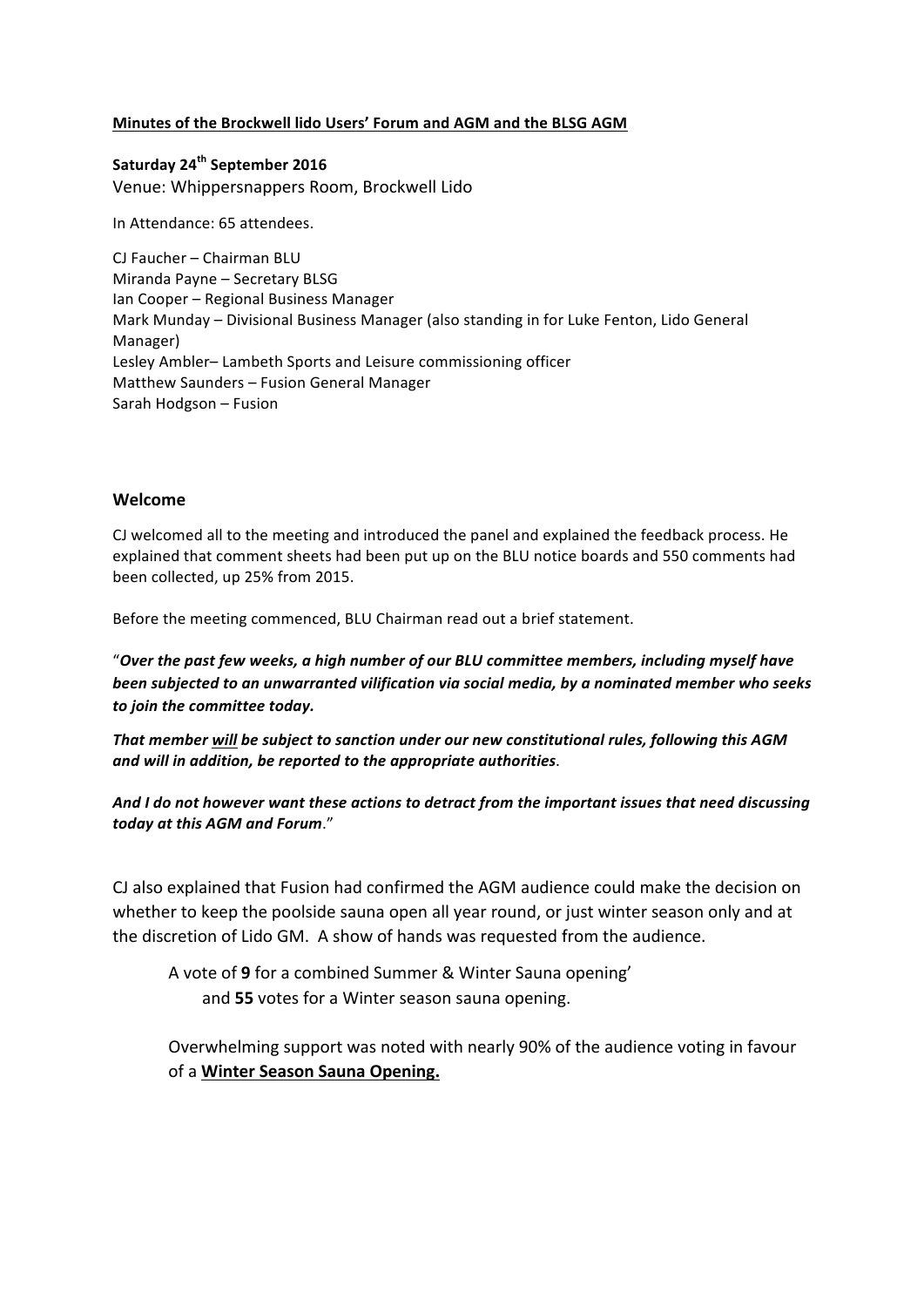## **Fusion summary report – Mark Munday (Fusion DBM)**

Mark presented in the absence of Luke who is currently unwell.

- 2016 summer season trading is up on recent years (August/July up 30%)
- September 2016 best on record (better than the last 3 years combined)
- Winter season numbers down on previous year
- Quest Accreditation 'excellent' status had been retained
- Huge list of events at the lido (including Christmas swim, school programme, Fun Palace, Synchro, water polo, ZSL event which raised £12,000, cinema screenings, increased number of sunset and sunrise swims etc.)
- 2016 has seen investment on spinning bikes and outdoor sauna
- Fusion to invest circa £300K in 2017 to include refurbishment of spa and gym equipment (decisions to be made in collaboration with BLU/users)
- Fusion to introduce a new website and mobile app within the next few weeks/months for bookings and payments which will reduce summer swimming queues
- More staff to be employed to enable whole pool to be open every day that the pool is open. Will take from 5 to 6 weeks to implement and applies to winter season.
- Swimmer summer season to start earlier next year from  $1<sup>st</sup>$  April in 2017 with increased opening hours

## **BLSG summary report – Miranda Payne (BLSG Secretary)**

Miranda started her report by paying tribute to Ruth Thompson (BLSG Chair) who died earlier this year. She is greatly missed by BLSG, BLU and everyone at the lido who knew her. Election for a new BLSG chair will be later in the year.

She outlined the following issues of concern:

- Number of classes that are not included in membership
- Turnover of staff (with suggestion of a handover instruction booklet for new staff)
- Lighting and security around the building still a concern
- Communication and responses to and from Fusion
- Future investment needed in the fabric of the building and staffing.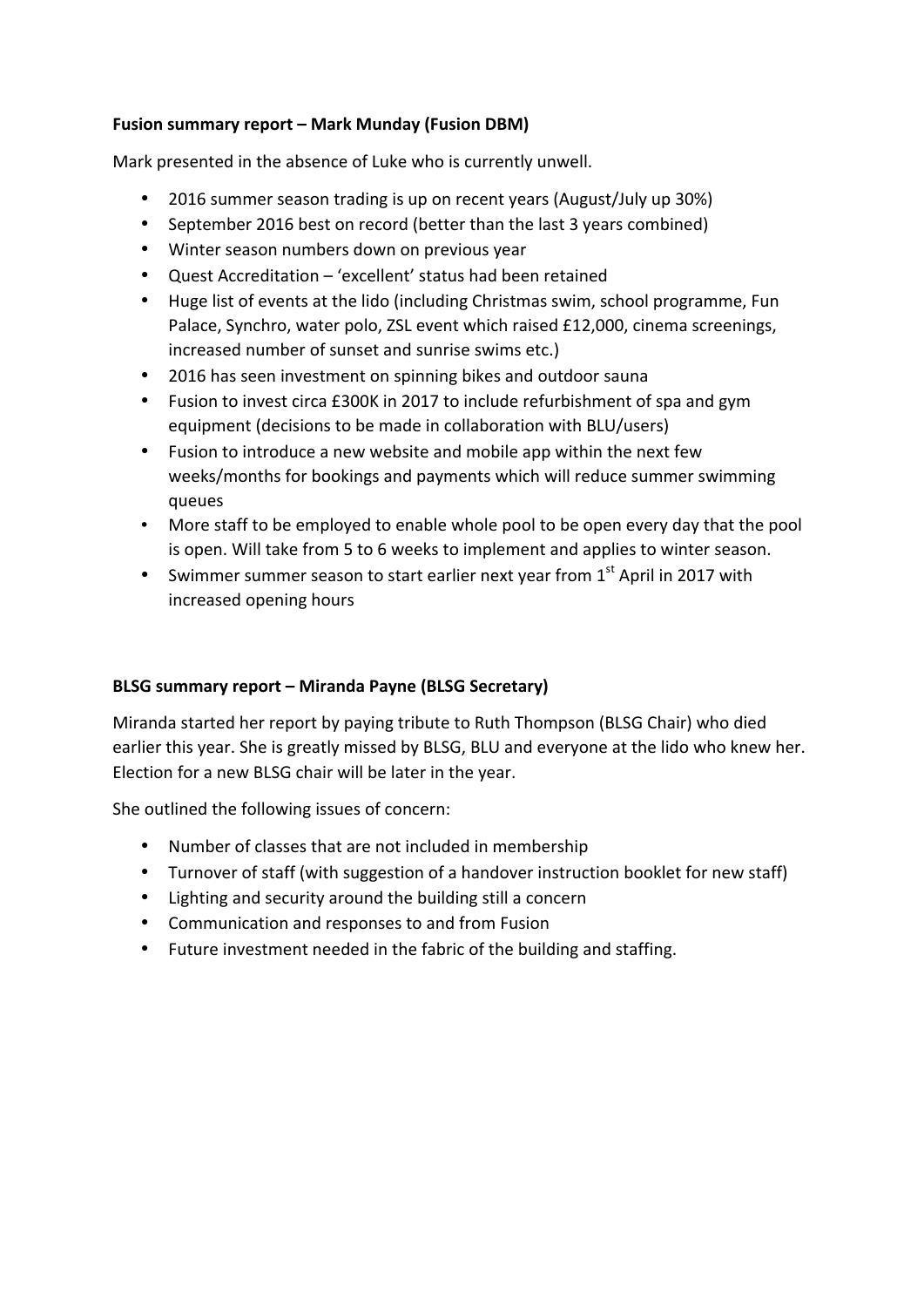## **BLU summary report – CJ Faucher (BLU Chairman)**

CJ paid to tribute to Ruth Thompson . He also made the following points

- The need to support/praise/criticise Fusion when appropriate.
- Absences of a General Manager this year was noticeable and had negative impact on running of Lido
- Launch of Lido beanies and baseball caps well received.
- Many events; Float Fit, Animal Mask Swim, Synchro Swim and Streamline Annual Swim Races, Crisis Swim, Sunrise Yoga, Windrush Aquatlon, First London Zoo Midnight Swim. Macmillan All out Swim and many more.
- BLU social media presence increased with Twitter over 5100 followers and Facebook near 500 likes. They are the most popular mediums of contact for Lido users.
- Views for the upcoming Gym refurbishment will be sought from all Lido gym users and BLU members.
- Ideas for upcoming  $80<sup>th</sup>$  anniversary requested.
- Highlighted success of Peckham Lido crowd funding campaign
- Passing of swimmers Joyce Andrews and David Penry-Davey, who died earlier this year. They will be sadly missed.

### Annual General Meeting – Adam Steinhouse - (Chair of Electors)

- Minutes of 2015 Forum were formally approved
- Financial report was presented and no comments raised and formally approved.

#### **Election of BLSC members**

Adam read the names of those nominated by the BLSG participating organisations.

**(BLU)** CJ Faucher, Humphrey Keenlyside, Yvonne Levy, Bianca Ioannides, Peter Burgess

**(BPCP)** Susy Hogarth (Brockwell Park Community Partners)

**Effra Housing Coop** - Miranda Payne, Michael Boyle (Friends of Brockwell Park),

Giles Gibson (Herne Hill Forum) and Sophia Marsh (Herne Hill Society).

All were re-elected onto the committee by majority vote of the Participating Organisation members who were provided with voting cards, with no abstentions or votes against. The voting system for the BLSG was questioned by the floor and duly explained.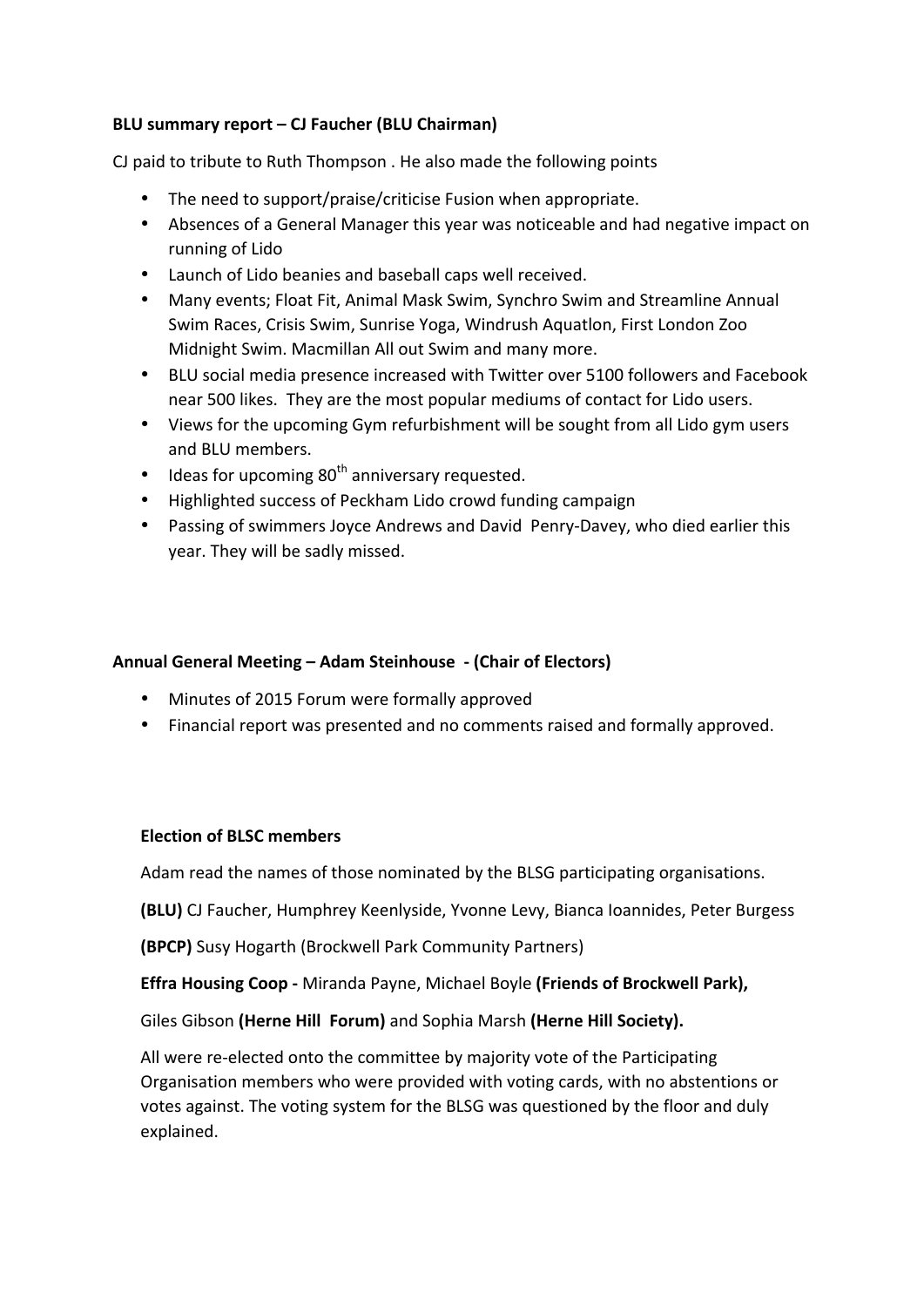**Election of BLU Officers and Committee Members.** 

Before the elections, all Committee nominees spoke for 30 second to introduce themselves and explain why they would be good for the BLU committee.

### *(Two Independent Vote counters were provided by Fusion).*

**Uncontested nominations:** 

**CJ Faucher (Chair) 40, Shelley Silas (Deputy Chair) 40, Sara Atkinson (Treasurer) 38, Linda Casbolt (Secretary) 38**

All were re-elected by a show of hands from eligible BLU members who were provided with voting cards, and no abstentions or votes against.

#### **Contested nominations**:

The 9 nominees contesting the 8 committee member positions were: **Peter Burgess – 42, Bianca Ioannides - 40, Humphrey Keenlyside - 41, Yvonne Levy - 42, Lara Mifsud-Bonici - 42, Jessica Ryan-Ndegwa - 40, Carolyn Weniz - 41, Guy Wickett -39**

Not Flected - Tim Sutton - 2

All 8 successful Committee nominees were duly elected by a show of hands from eligible BLU members who were provided with voting cards.

## **Feedback session – Julian Fox and Peter Burgess**

Peter Burgess read out Fusion's "Customer Pledge" and then he and Julian listed the most significant top 10 issues from users who commented on the feedback forms collected from the BLU noticeboards at the Lido.

#### **Our Commitment to our customers.**

"We put you, the customer, first in everything we do. We realise that without our *customers, there is no Brockwell Lido.*

We will do all we can to deliver the very best customer service and exceed your expectations every time you visit, by offering you a friendly high-quality and fun *experience.*

We want our facilities and services to be inclusive and accessible to all. *If our customers want something we will try to make it happen.* 

We will do all we can to respond both quickly and positively to all request from our *customers.* We always want to hear what our customers have to say and welcome *feedback and suggestions.* If any of our customers are unhappy, we're unhappy. When a customer has a complaint, we will do all we can do deal with it courteously and *quickly.* If something goes wrong, we will do all we can to put it right straight away. *We'll* also take steps to ensure that the problem doesn't happen again."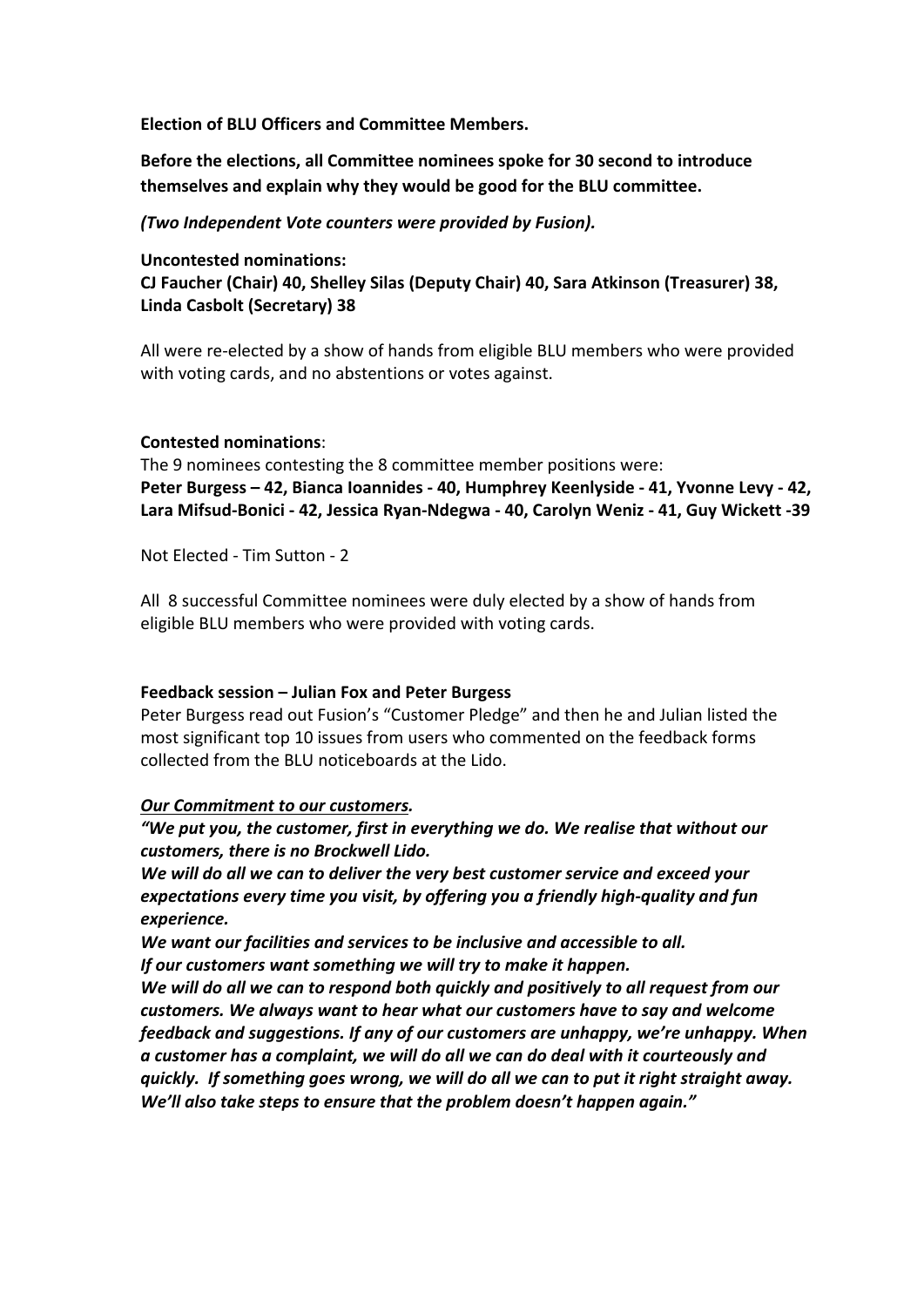(Not all questions were read out due to time constraints, but all Top 10 questions will be answered by Fusion and submitted for distribution after the AGM.)

General

- General feeling of Lido being "let down",
- Staff shortages/vacancies, very important to have consistent better paid Lido staff.
- Middle management problems hindering rather than helping.
- Repeated issues keep recurring.
- Reinvesting Lido surplus into the Lido rather than other Fusion facilities.
- Pay staff London Living Wage.
- Transparency of finances and reinvestment plans.

Gym

- Staff vacancies and very low morale.
- No gym instructors for months.
- Equipment cleanliness
- Weight plates not replaced, despite being reported to senior management.

Pool

- Better pay for lifeguards (Southwark pay London Living Wage)
- Retain lifeguards re-train and warning for staff who use mobile phones or remove phones rather than suspended them immediately.
- Whole pool opening
- Investment in the major infrastructure issues ie pool lining and plant
- Very late notification of lane booking cancellations

Classes

- Unacceptably high number have been cancelled
- Urgent need for better communication when classes cancelled or changed.
- More teachers and higher quality cover for absences
- Reception staff should have boards to show cancelled classes or at least know what is going on.

#### **General Issues from the floor**

There was a very strong groundswell of discontent from members. Comments such as:

"Lack of focus on the gym and classes is disgraceful"

"Lido is now propping up Fusion, Fusion is so big the decision making process is nonexistent"

"Things have got worse, the worse since the contract began. Time for Fusion to go" "Balance of spending on new projects and maintenance of existing work is wrong" "Fusion are resting on the comfort of a long lease."

"Fusion are losing too many lifeguards, and penalising them too severely  $-$  when a warning will do.

"If Fusion have made record profits from swimming, why are so many jobs outstanding at the Lido and only one man is painting the whole building "

"Via BLSC we've been working with Fusion to ensure the Lido is an environmentally sustainable resource for the community. Despite employing a dedicated person to work on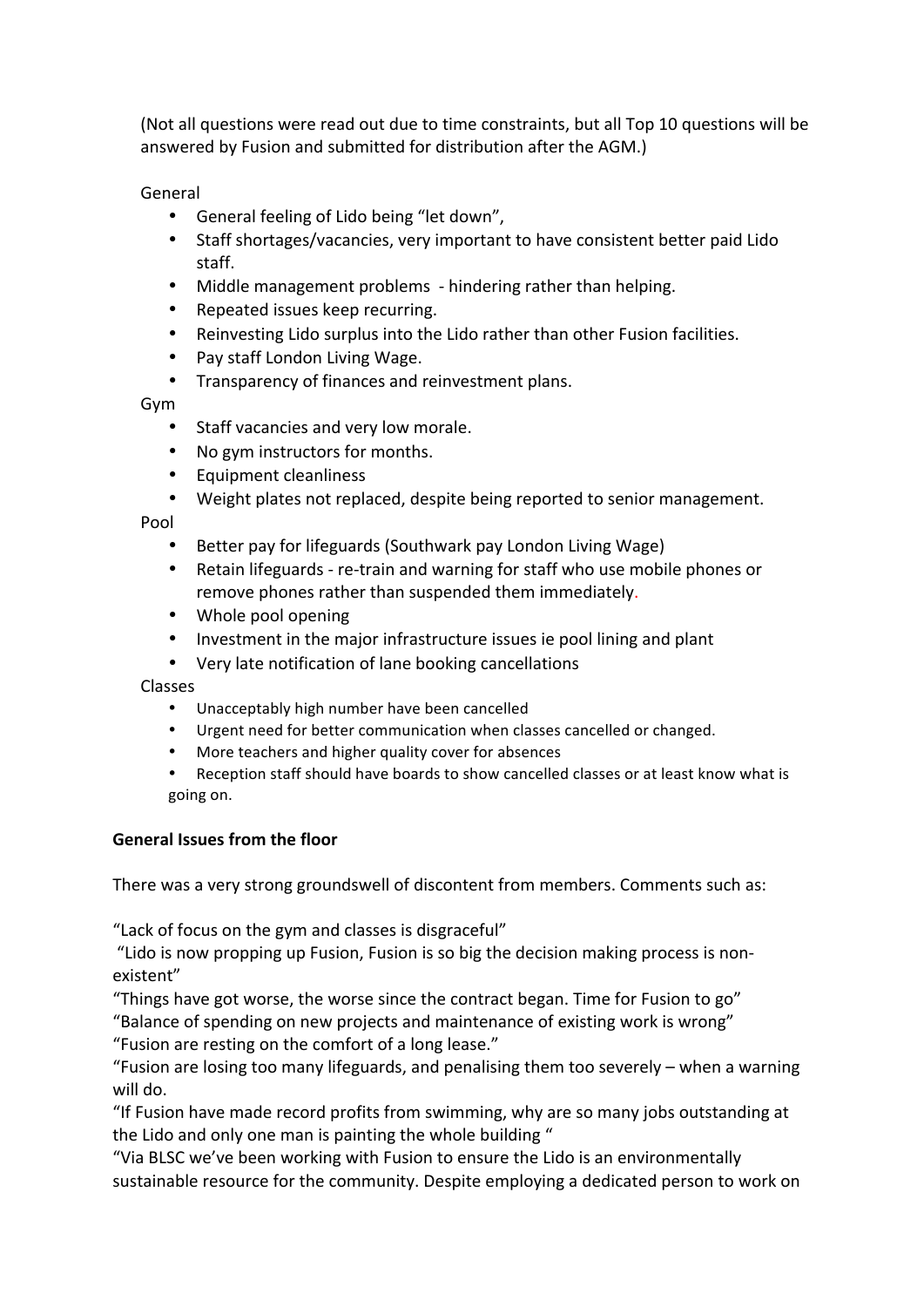the project Fusion have singularly failed to deliver any improvements beyond changing to LED light bulbs for the three years they have been  $3$ focused<sup>2</sup> on this issue. Throughout various meetings we were promised action but none materialised to the extent that the community managed to organise the solar power project for the Lido that would not require any investment from Fusion and would instead actually pay Fusion an income and Fusion still managed to fail to take advantage of it.

It has been apparent that the Lido is contributing very high revenue to Fusion. As one of the team from the local community who worked on the project to save the Lido, introduce inward investment to the Lido, contributed to the tender bidding process and evaluation of the bid and interviewed Fusion in relation to their bid it was stated by Fusion that the Lido would not be run to subsidise their other operations and that any surplus would be reinvested in the Lido. Given therefore that finance is not an issue it is apparent that it is Fusion policy not to re-invest.

The ability for Fusion to manage the site has been seen to be poor. Each year we have many of the same issues raised and each year promises are made to fix the problem. The decision making process is now very slow and convoluted with a large contingent of middle management that seem paralysed and unable to take simple decisions. For many simple things that used to be decided there and then on the spot now takes months, sometimes years. 

The local community has initiated a project to reduce the amount of rubbish bins and waste in the Herne Hill area. It would finally rid the Lido of the Fusion eyesore of the smelly metal wheelie bins and overflowing rubbish that piles up outside the Lido. The Lido cafe want to join the scheme but their hands are tied as they have to use the Fusion provision. Fusion have not managed to engage at all on the scheme, failed to reply or respond despite numerous attempts to get meetings, visiting site and calling.

As a result of the lack of management expertise and their policy towards the Lido we should look at working with Lambeth to remove Fusion from the lease on the Lido so that it can be managed in the way that was originally intended."

Lesley Ambler from Lambeth said it would be a last resort to revoke the lease.

#### **Fusion panel responses**

General

- Mark Munday (MM) accepted that 'on walking through of the gym today' he felt the cleaning standards did not met his expectations  $-$  he committed to follow up on this issue.
- Although cover has been provided from other areas of Fusion MM accepted that the General Manager has been absent for periods of time this year.
- MM commitment to responding to all comment's in writing
- Apologised for lack of communications particularly about the Southwark facilities. MM would look into this issues and update BLU during the next meeting.
- Reinvestment of £300K to be spent on upcoming gym refurbishment
- Currently trialling a scheme to allow team members to earn London Living Wage with a view to rolling this out over the longer term.
- Fusion are currently  $2^{nd}$  highest payer in Lambeth when comparing to other sports and leisure providers.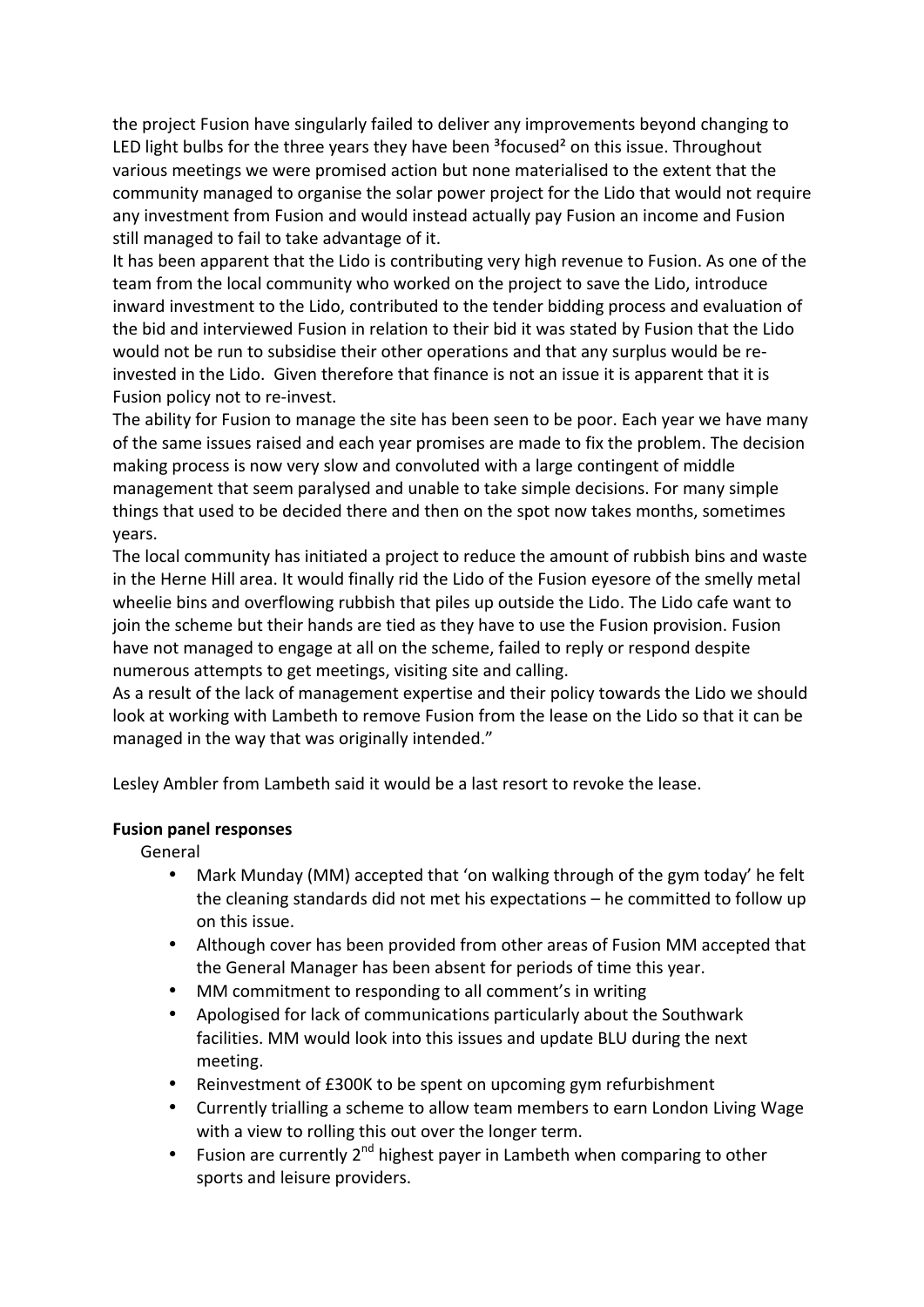- Agreed to reflect and review on issues and bring to next monthly meeting
- In addition to £300K refurb there seemed to be a commitment to significant long term investment into the plant/pumps and general building/fabric of the facility infrastructure (as Charity has to show that it is sustainable. They do have a plan for infrastructure improvement and a possibility of replacing the pool lining, but clearly Fusion need to convince BLSC and BLU of this.
- Reluctance to provide full accounts due commercial sensitivity but will talk to BLU and BLSG about expenditure
- Launching new website and mobile app soon
- Water pressure issue is currently under review with a plan to fix ahead of next year busy period when it may affect the site again,

#### Gym

- Will address machine cleanliness with robust regular staff checks
- Gym fitness instructors covering life guarding duties on busy days but this will improve with employment of more life guards?
- Gym refurbishment imminent with wide ranging consultation with users planed
- No plan to change the 6.30am opening time, but this will be added to the consultation

#### Pool

- Fusion are committed to implementing full pool all year round, within six weeks of AGM. November 5<sup>th</sup> 2016.
- Recruiting more life guards and running a lifeguarding course. There is an industry wide shortage of lifeguards; a skilled, but entry level position. Whole pool opening should aid retention as guards can be offered more hours.
- Plant failed and this contributed to the algae problem, treatment in August was not done quickly enough but now improving and reassurance that water quality was kept within safe parameters throughout the summer
- Poolside lights there are pros and  $\cos$  continue review of this
- Two pumps (of the 3) are currently working. One should be kept on standby. In August pumps were not working properly but now this has been fixed.
- Lockers will be fixed

## Classes

- Agreed that stats on classes were "not acceptable" with too many cancellations
- Unacceptable lack of communication to users
- There will be auditions for new teachers/instructors.
- Review of number of private and Fusion run classes with also take place.